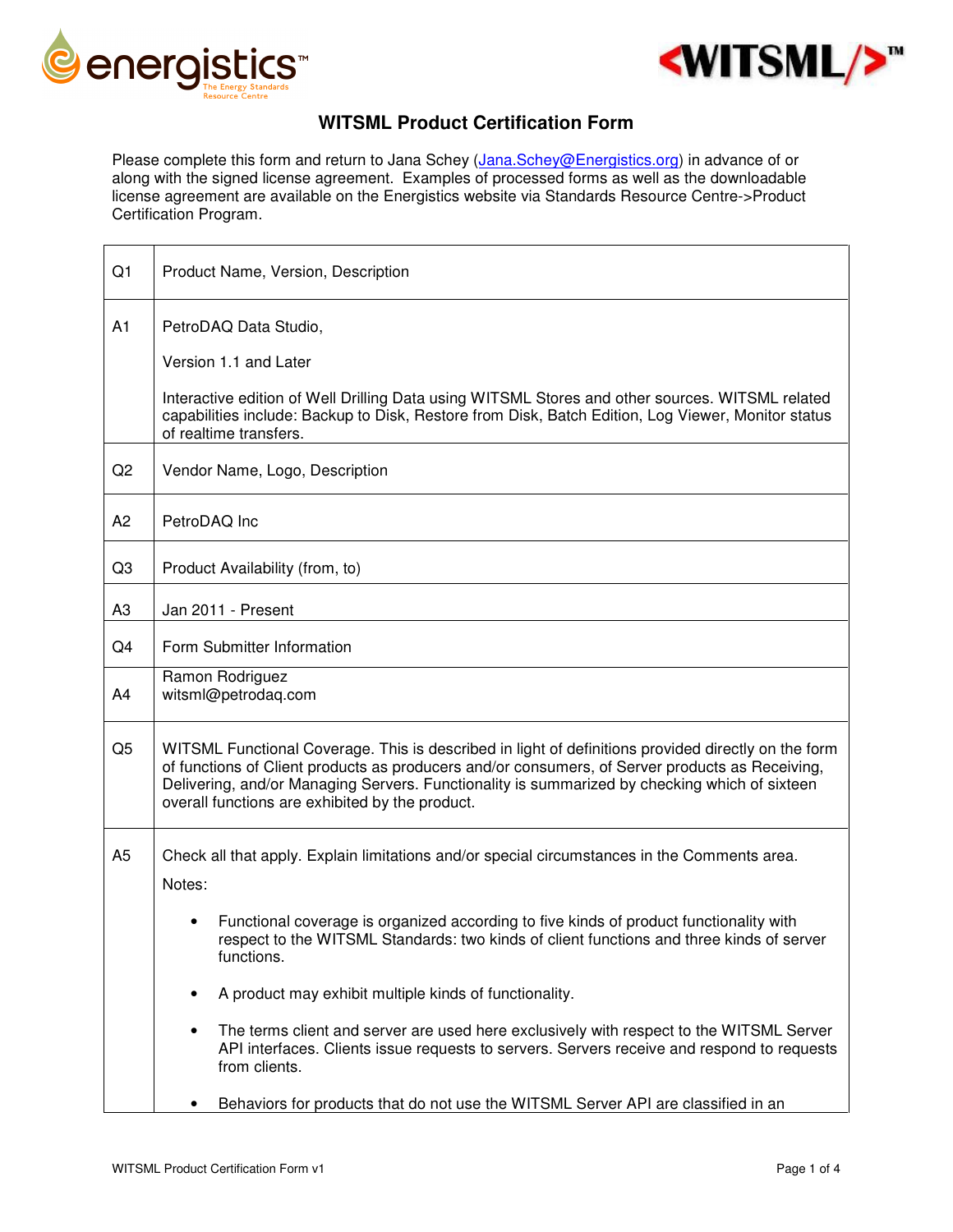analogous manner.

The five product classifications of WITSML functional coverage are:

## Client Products

- 1. WITSML Producer Client -- a product that generates or otherwise obtains data that is formulated as WITSML object instances and sent to a WITSML Server to be incorporated in that server's data population. Examples of such products include products that pick up real-time data from sensor devices, format it, and send it to a server; and products that extract data from data stores, format it, and send it to a server.
- 2. WITSML Consumer Client -- a product that issues requests for data as queries of subscriptions to a WITSML Server and then receives data as query responses or subscription publications. Examples of such products include products that acquire data from a server, possibly reformat it, and delivery it to an application program or viewer utility.
- 1&2. Products the exhibit combined Producer and Consume Client functions may be application programs that operate directly on a WITSML Server, such as a mudlogging application or a pore pressure analysis application.

## Server Products

- 3. WITSML Receiving Server -- a product that performs WITSML Server functions in general and, in particular, acquires data from external sources. Data acquisition may be through WITSML API interfaces or other mechanisms.
- 4. WITSML Delivering Server -- a product that performs WITSML Server functions in general and, in particular, delivers data to external destinations. Data delivery may be through WITSML API interfaces or other mechanisms.
- 5. WITSML Managing Server -- a product that performs WITSML Server functions in general and, in particular, supports requests from authorized client applications to augment (extend), modify, or delete (part or all) WITSML object instances.
- 3&4. The general understanding and expectation is that a product characterized as a WITSML Server supports both Receiving and Delivering Server functionality.
- 3&4&5. The addition of Managing Server functionality allows a WITSML Server product to do more than store and forward data, such as supporting data quality management client applications that help ensure the integrity and quality of data content in a Server data population.

## General Functions

6. Virtually all products associated with the WITSML Standards will issue and/or process WITSML Server General Functions to determine the capabilities and version of a server product.

1. WITSML Producer Client A product that (generates and) sends WITSML object instances to a destination process:

1a [x ] Sends to a WITSML Server using AddToStore interface 1b [ ] Otherwise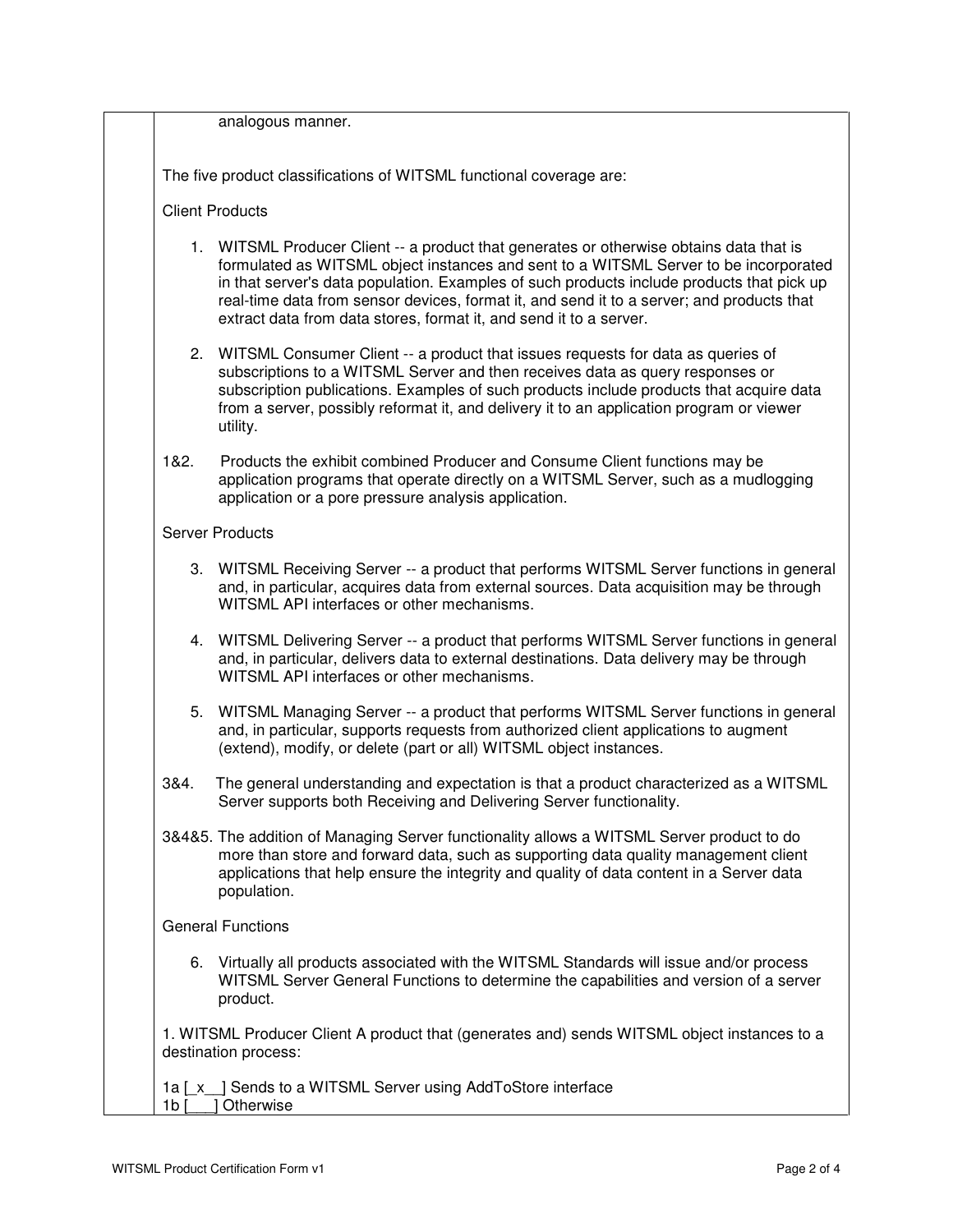|                | 2. WITSML Consumer Client A product that requests and receives WITSML data from a source<br>process:                                                                                                                                                                              |
|----------------|-----------------------------------------------------------------------------------------------------------------------------------------------------------------------------------------------------------------------------------------------------------------------------------|
|                | 2a [ x ] Queries a WITSML Server using GetFromStore interface<br>Subscribes to a WITSML Server using Publish interface<br>$2b$ [<br>Otherwise<br>2c                                                                                                                               |
|                | 3. WITSML Receiving Server A product that performs the WITSML Server interfaces and receives<br>data from source processes:                                                                                                                                                       |
|                | ] Receives WITSML object instances via AddToStore interface<br>3a [<br>Otherwise receives WITSML object instances<br>$3b$ $\lceil$<br>Receives non-WITSML form data treated as if it were WITSML<br>$3c$ [                                                                        |
|                | object instances or a virtual equivalent                                                                                                                                                                                                                                          |
|                | 4. WITSML Delivering Server A product that performs the WITSML Server interfaces and delivers<br>data to destination processes:                                                                                                                                                   |
|                | ] Delivers WITSML data in response to queries via GetFromStore<br>4a [<br>interface                                                                                                                                                                                               |
|                | ] Publishes WITSML data in response to subscriptions via the Publish interface<br>4b [<br>Otherwise delivers WITSML data<br>4c I                                                                                                                                                  |
|                | Delivers non-WITSML form data derived from WITSML object<br>4d [<br>instances or a virtual equivalent                                                                                                                                                                             |
|                | 5. WITSML Managing Server A product that performs the WITSML Server interfaces and<br>manages (augments, changes, deletes portions, or deletes entirely) WITSML object instances or a<br>virtual equivalent:                                                                      |
|                | ] Processes modification requests via AddToStore,<br>5a [<br>UpdateInStore, DeleteFromStore interfaces<br>5b [ ] Otherwise processes modification requests                                                                                                                        |
|                | 6. WITSML General Functions A product that issues general WITSML Server interface requests to<br>a WITSML Server:                                                                                                                                                                 |
|                | 6a [100] Issues GetVersion and/or GetCapabilities<br>A product that performs the general WITSML Server interfaces:<br>6b [ ] Processes GetVersion and/or GetCapabilities                                                                                                          |
| Q <sub>6</sub> | WITSML Data Coverage. This is described by indicating for each of twenty types of data whether<br>the data is Delivered and/or Received by the product. Provision for additional data type support is<br>given. Special limitations between Functions and Data must be explained. |
| A <sub>6</sub> | Mark D for Deliver and R for Receive, as applicable. If all functions do not apply, note either<br>functions supported or functions not-supported, e.g. supported by 1a. Explain other limitations or<br>special cases in the Comments area.                                      |
|                | RD   Realtime                                                                                                                                                                                                                                                                     |

 $\Gamma$ 

ヿ

٦